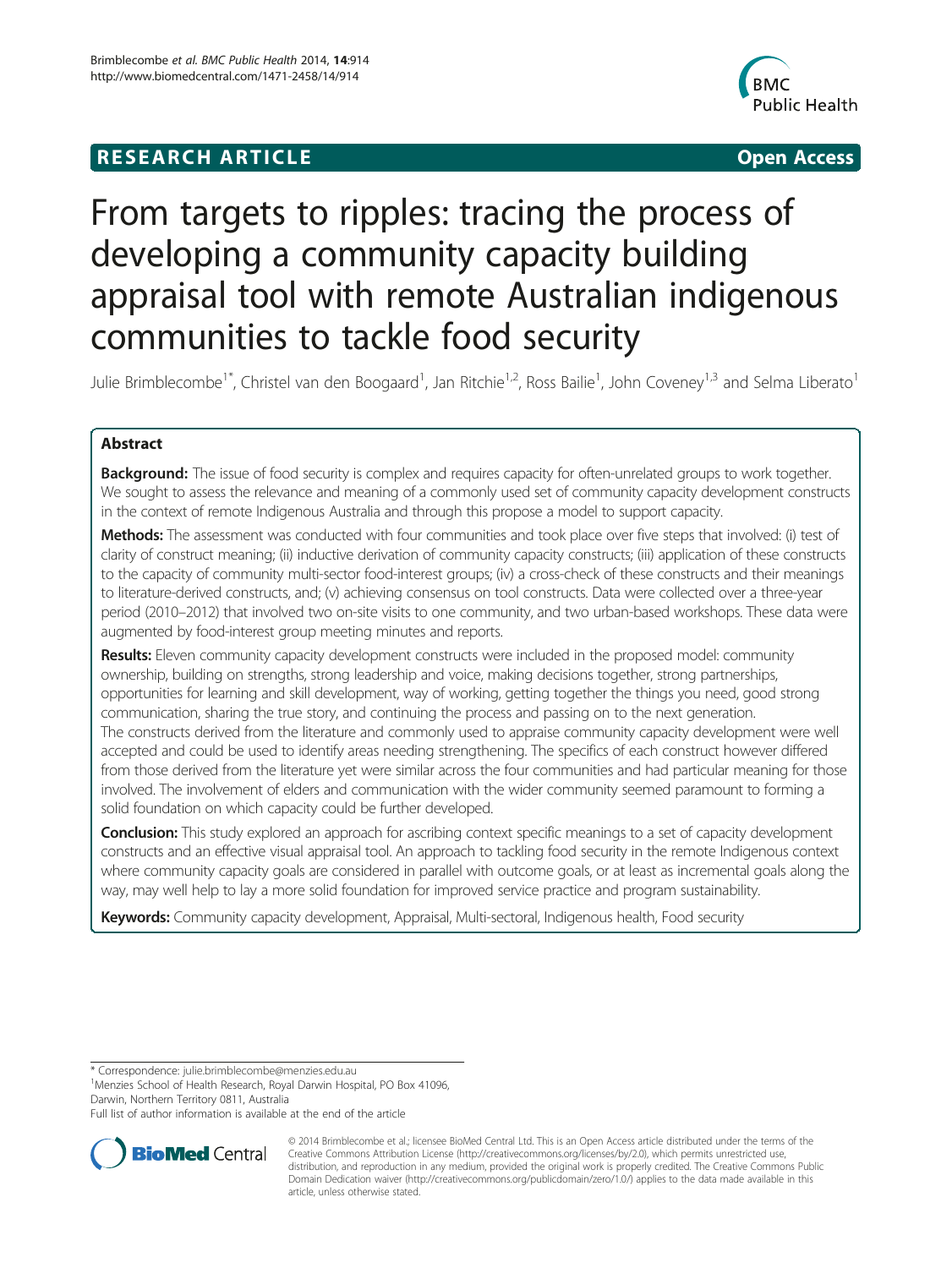## Background

Food insecurity, which relates to food availability, access and use, contributes to the disadvantage experienced by Indigenous Australians [\[1](#page-9-0)] and an excessive burden of preventable chronic disease [[2\]](#page-9-0) and undernutrition in children [\[1](#page-9-0)]. Many factors relating to the physical, economic, political and socio-cultural environments contribute to food insecurity [[1](#page-9-0)] making it a highly complex and dynamic issue with no simple solution [[3\]](#page-9-0). Approaches to address food security that are multi-sectoral, involve the whole-of-society, and are contextually relevant have been endorsed [\[4](#page-9-0)] and evidence suggests that nutrition improvement is more likely if issues are widely understood, discussed and owned by the people and organisations for whom behaviour change is intended [[5\]](#page-9-0).

One way of facilitating a community collaborative effort to tackle community food security and achieve improved nutrition is to encourage the formation of multi-sector groups with representation of relevant community agencies and interests [\[6](#page-9-0)-[8](#page-9-0)]. These collaborative efforts serve as forums to connect people with diverse talents, ideas, capacities and shared concerns [\[9,10\]](#page-9-0) and to utilise these to identify needs, make decisions, and set up mechanisms to effect change within community organisations and service agencies [\[9](#page-9-0)]. The rationale for these multi-sector groups is that through providing the conditions to enhance capacity in areas such as participatory planning and decision-making, community networking, participation and commitment, outcomes will be better realised and maintained.

Evidence however on the effectiveness of multi-sector groups in improving community-level outcomes is limited and mixed [\[7](#page-9-0),[11](#page-9-0),[12](#page-9-0)]; attention has been focused on the more intermediate benefits of multi-sector groups in fostering community capacity as important precursors to system level change. In this respect investment in achieving goals of community capacity need to run parallel to achieving program goals or health outcomes [[13\]](#page-9-0). Goodman et al. [[14](#page-9-0)] indicate that failure to invest in building the conditions of community capacity may prevent or attenuate program outcomes. Understanding the characteristics of community capacity and how to enhance these assets could therefore support a multisector group to achieve its desired outcomes.

MacLellan-Wright et al. [[15](#page-9-0)], Rifkin et al. [[16](#page-9-0)], Gibbon et al. [\[17](#page-9-0)] and Laverack [\[18](#page-9-0)] made valuable contributions to the evolution of capacity development models and to investigating participatory processes which actively engage communities to evaluate their capacity. Similarly to Jackson et al. [[10](#page-9-0)], these authors suggest that capacity measures be developed in consultation with the community and be adapted to the uniqueness of each community and setting [[10](#page-9-0)]. In the context of remote Indigenous Australia, Laverack et al. [\[19\]](#page-9-0) applied a model of capacity development previously used in Fiji [\[20\]](#page-9-0) to assess capacity development with health action teams in three communities. The model comprised nine capacity development constructs with adaptations made to the interpretations of these to suit the cultural setting.

Through a review of capacity development models including the model used by Laverack et al. [\[19\]](#page-9-0), we previously described a set of capacity development constructs common to the models reviewed [\[21](#page-9-0)]. These constructs included a sense of community, an assets-based approach, leadership, participatory decision-making, partnerships, learning opportunities and skill development, a development pathway (including planning and evaluation processes), resource mobilisation, and communication (see Additional file [1:](#page-9-0) Table S1).

Remote Indigenous Australia is uniquely different from many other social and cultural contexts. This difference stems from a combination of factors including its recent history of European invasion, colonisation and oppression, preservation of multiple languages and retention of traditional governance structures and cultural practices despite the influences of the dominant Western worldview. There is poor understanding in the literature of the characteristics of community capacity that may affect program implementation and program outcomes in this unique context, although community ownership, community participation and leadership have been identified as important elements of successful health-related initiatives [[22\]](#page-9-0).

We had the opportunity to explore the characteristics of community capacity and develop a tool through the Good Food Systems, Good Food for All Project (GFS) that commenced in 2009. This project was a whole food system-focused initiative undertaken with four Indigenous communities. The project aimed overall to develop an approach through community level multi-sector food-interest groups to address food security through encouraging local organisations and groups to enhance their programs and services.

Working within this overall project, we aimed to assess the relevance and meaning of the common capacity development constructs in the context of the perspectives and worldviews of community members in remote Indigenous Australia; and through this, develop a tool for the purpose of multi-sector food-interest groups to foster capacity development. We set out to determine (i) if the literature-derived community capacity constructs were important in helping to reflect on community capacity; (ii) if the characteristics associated with each of the constructs differed from that in the literature; (iii) if there were gaps between literature- and community-derived characteristics; and, (iv) if the constructs were useful in appraising community capacity. This paper aims to describe this process.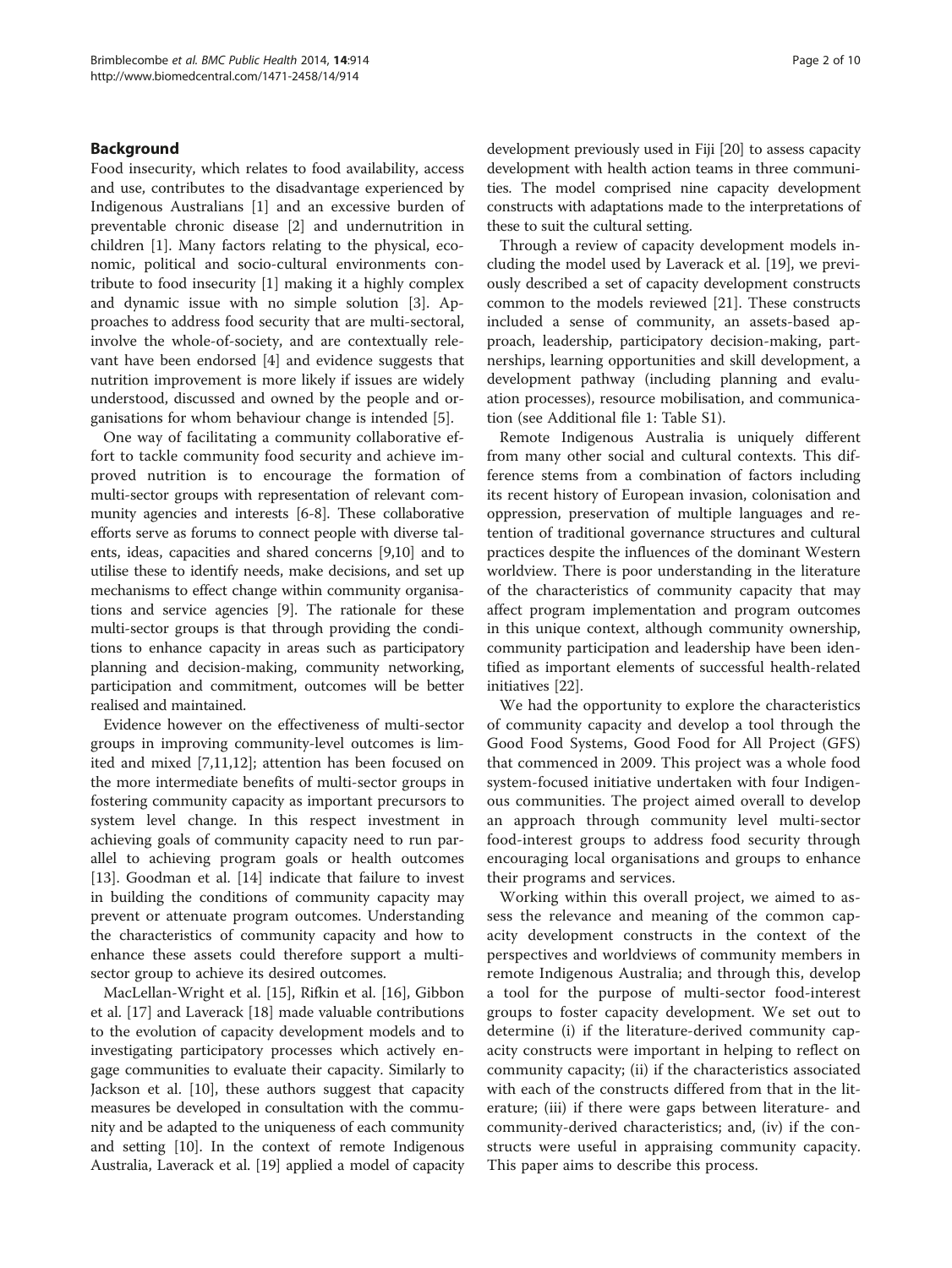#### Method

#### Study design

In seeking to develop an appropriate tool and in taking the perspective of Indigenous stakeholders with an interest in the food system, we planned our process over five steps that involved : (i) test of clarity of construct meaning; (ii) inductive derivation of community capacity constructs; (iii) application of community-derived constructs to the capacity development of multi-sector foodinterest groups; (iv) a cross-check of community-derived constructs and their meanings to literature-derived constructs, and; (v) achieving consensus on tool constructs.

Data specific to this paper were collected over a threeyear period (2010–2012) that involved two on-site visits to one community, and two urban-based workshops that brought together stakeholders from each of four remote Indigenous communities who had various roles in the food system. These data were augmented by meeting minutes and reports recorded from the multi-sector foodinterest group meetings and workshops that occurred in each of the four communities as part of the GFS Project.

Ethics approval for all aspects of the GFS Project was attained from the Human Research Ethics Committee (HREC) of the Northern Territory Department of Health and Menzies School of Health Research (ref. HREC 09/ 07), Cairns and Hinterland Health Service District Ethics Committee (ref. HREC/10/QCH/71-678) and the Central Australian HREC (ref 2009.02.02). Signed partnership agreements were negotiated with participating organisations and communities.

Although here we are documenting a tool development process with community participants rather than a straightforward qualitative study involving community, we in the research team have endeavoured to adhere to the RATS guidelines [\[23\]](#page-9-0) where applicable, in clearly documenting the relevance of the study questions, the appropriateness of the method employed, the transparency of procedures undertaken and the soundness of our interpretive approach.

#### Study setting

Two of the remote Indigenous Australian communities that participated in the GFS project were situated on the North Australian coast, another was in escarpment country in Northern Australia and a fourth was in the Central Australian desert. The communities varied in size from 250 to over 2000 residents, and shared a relatively recent history of European colonisation. Multiple languages were spoken in each community with English rarely the first language. The four communities were of Aboriginal heritage and diverse in cultural practices. All were accessible only by long-distance road travel, small aircraft and/or boat. They were all serviced by limited public facilities – for example schools and health clinics – and private resources such as banking, telephone and a community store.

#### Participants

In each community, stakeholders with an interest in the food system were invited to meet as part of the GFS project. In three of the four communities, an average of 10 (8–12) stakeholder meetings (including annual planning workshops and review meetings) occurred over the period of the GFS project. In the fourth community only one annual workshop and two review meetings took place. Participation in these workshops/meetings was voluntary and open to any community member (both Indigenous and non-Indigenous) or external stakeholder who had an interest in, or who might impact on, the local food system. Participants included community elders and other community members, gardeners, store managers, owners and operators (including store and take-away outlet staff ), public health nutritionists, other health professionals, school, crèche, and aged-care staff, and government officials involved in food related policy and service delivery. A member of the research team (project facilitator) and a local resident Aboriginal community co-ordinator (employed by the project) facilitated these meetings.

One community was conveniently selected as the field site to test the community capacity constructs due both to its relatively close proximity to Darwin (a 700 km round trip via road) and also because the food-interest group in this community had met more frequently over the entire study period compared to the other three communities and had a relatively stable group of people attending meetings.

#### Tool development process

Step 1. Test of clarity of construct meaning (March 2010, Year 2 of the GFS project).

This first step aimed to determine the relevance and meaning ascribed to each of the literature-derived capacity development constructs (as listed in the introduction and shown in Additional file [1:](#page-9-0) Table S1) from the perspective of members of the food-interest group in the field site. Eight people representing community elders, the health centre, local government, the community market garden and the store participated in the community-based foodinterest group meeting. Seven of these people were Aboriginal. Members of the food-interest group were asked as a collective to firstly review each construct and its definition, to comment on its meaning and then to appraise their capacity using each of the constructs. Each construct was discussed in depth with specific and practical examples given by the facilitator to assist participants to consider the application of the construct to their situation. All constructs were considered by participants as important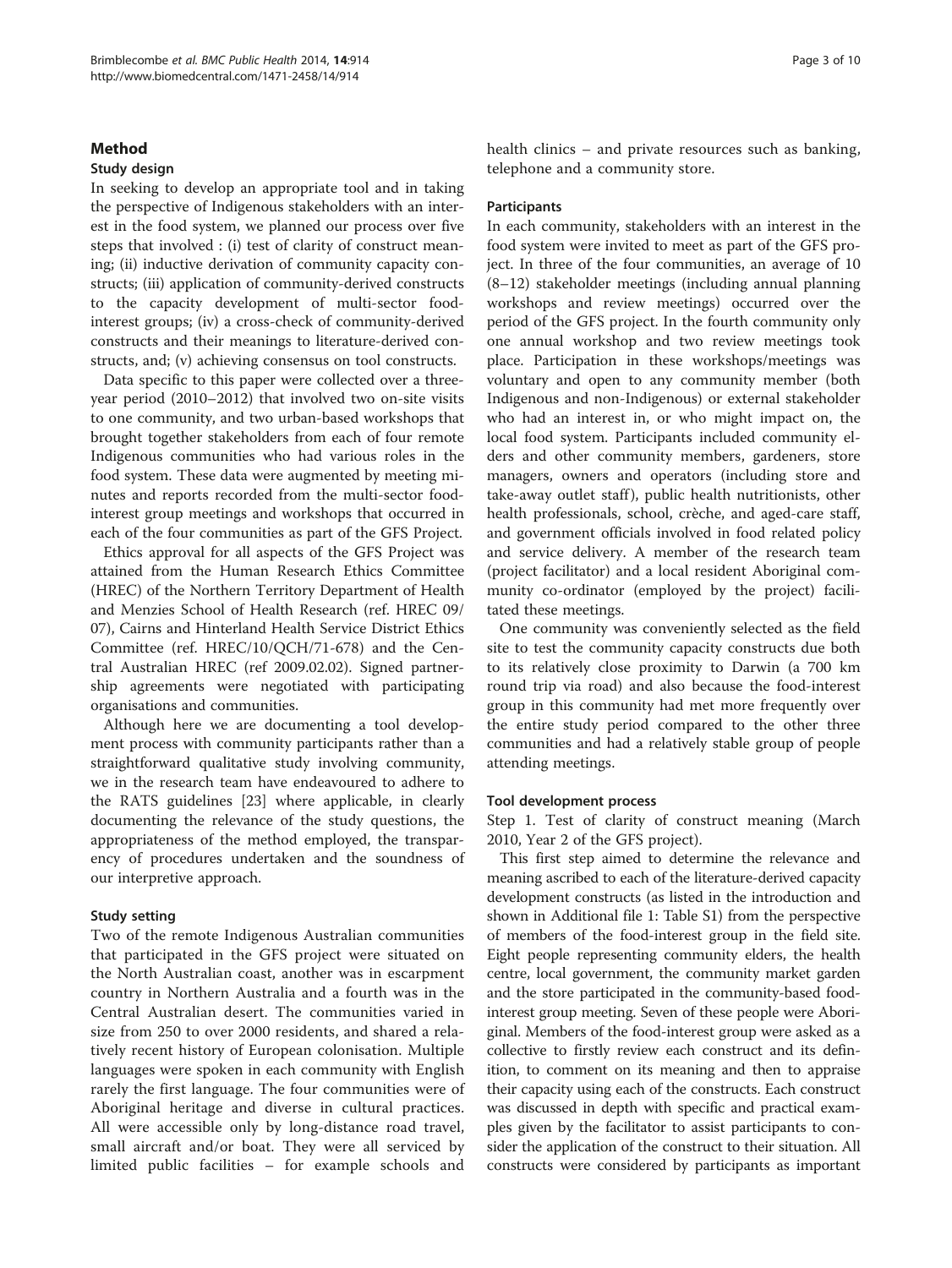to community capacity development and through the appraisal process specific areas of capacity development were identified as in need of strengthening. The appraisal process took 50 minutes in total. Results from this appraisal process are shown in Additional file [1](#page-9-0): Table S1.

In appraising the group's capacity, the eight constructs were displayed on an A3 sized paper around an image of a coloured shooting target or bull's eye. The purpose of the shooting target was to provide a visual scoring system for members to consider how well the food-interest group was gaining or utilising their capacity to address community level food security, and to point out where on the circles they might place themselves. In contrast to that intended, this visual aid of a shooting target was viewed by participants in the opposite way where the central circle of the target represented the construct strength as 'just developing' and the outer circles represented progressive steps to 'fully developed/very strong', just as a heavy stone causes ripples to spread more distantly. From this the concept of a ripple with five concentric circles emerged. In subsequent activities in step 3 this concept was successfully used with a large drawing of a ripple placed in the middle of each of the participating community groups. Each of the measures were then appraised by each group in relation to their relative position from 'just developing' in the centre to 'fully developed/very strong' on the outer circle (see Additional file [2](#page-9-0): Table S2).

Step 2. Inductive derivation of community capacity constructs (November 2011, Year 3 of the GFS project).

This step aimed to determine the most pertinent set of attributes perceived by participants as important to community capacity. Fourteen participants, from all four project communities participated in an urban-based workshop with 11 of these being Aboriginal. Two to six people represented each community. In community groups, participants were asked to identify and describe the characteristics of a 'really strong' food-interest group. The term 'strong' is a colloquial term used in remote Indigenous Australia generally used to denote the strength or resilience of an object, person or structure in relation to its purpose. These characteristics were then categorised by two of the authors (JB & CB) according to common themes and each category was given a label. These categories were then checked with the participants. The eight capacity building constructs that emerged from this exercise are presented in Additional file [2:](#page-9-0) Table S2.

Step 3. Application of community-derived constructs to the capacity development of multi-sector food-interest groups (November 2011, Year 3 of the GFS project).

To test if step 2 workshop participants could then use the community capacity constructs and "ripple tool" to appraise their community's capacity, the four-interest

groups discussed each construct amongst themselves and marked on the ripple circle where they viewed the development of each construct. Similar to the method described by Gibbon et al. [[17\]](#page-9-0), discussion points and reasons given by the group for the scoring of each construct were recorded. Additional file [2:](#page-9-0) Table S2 shows that the areas identified as requiring strengthening varied across communities. In the three communities where the food-interest group had met more than twice, the constructs "knowledge and skills" and "good planning" were

identified as needing the most strengthening. Later in November 2011, this process was repeated in the field with a community food-interest group. Ten people participated of whom five were Aboriginal. The process for completing the appraisal was modified from that used by McDonald et al. [\[24](#page-9-0)] with the role of the facilitator being to:

scored relatively higher than the constructs "leadership/ right people" and "commitment to action", which were

- Provide a verbal description of each construct based on the characteristics of the construct identified previously by workshop participants
- Ask the group to reflect and comment on how strongly they saw the construct performing in their community;
- After listening to the group's discussion, place a card with the construct label on a circle of the ripple tool that seemed to best represent people's comments and ask if this matched with their perception; and then,
- Manage the discussion until consensus was reached and write agreed discussion points on a sticky note and also display on the ripple;
- Take a photo for future comparison with the next community capacity appraisal.

Participants demonstrated an understanding of each construct and were able to relate them to their community context. Most participants engaged in the discussion and different views were expressed and taken into consideration by the group in reaching consensus on the construct score. Food-interest group members scored the constructs "knowledge and skills" and "commitment to action" as very strong/fully developed, and "community ownership and support", and "communication" as just developing and in need of strengthening (see Figure [1](#page-4-0)). The group perceived the process of planning to be well developed, but were concerned that prioritised actions were not being implemented due to the already heavy workload of participants. Overall, participants identified that more investment was needed in gaining greater support from the wider community and encouraging participation from sectors and community groups not represented.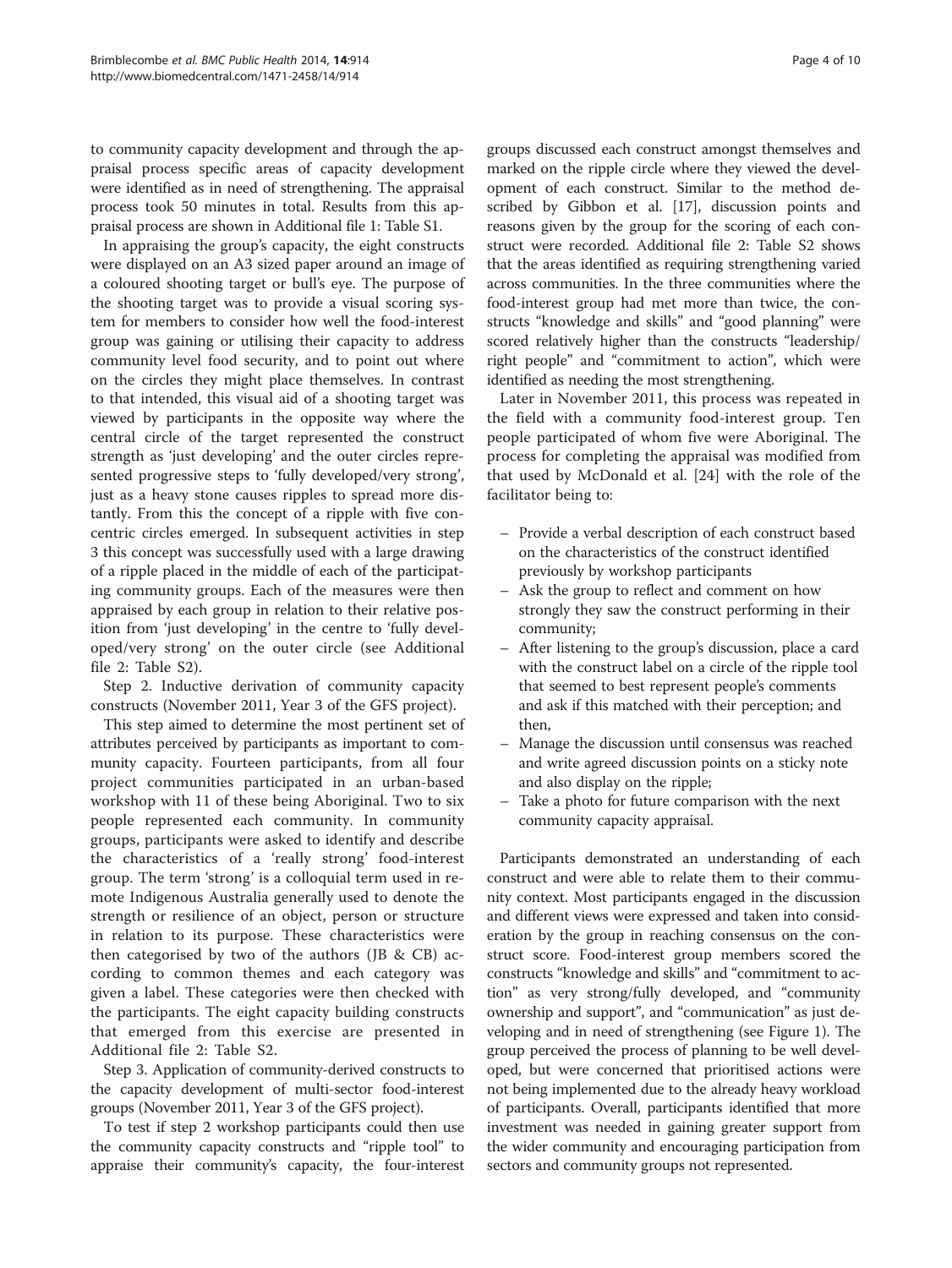<span id="page-4-0"></span>

Step 4. A cross-check of community-derived constructs and their meanings to literature-derived constructs (February 2012, year 4 of the GFS project).

The aim of this final step was to match communityderived constructs of community capacity and their meanings to literature-derived constructs and to lastly propose a capacity appraisal model that could be used by community level multi-sector groups to consider their capacity. This step involved a review by the authors (JB, CB and SL) of all data collected from steps 1 to 3 augmented with food-interest group meeting minutes and workshop reports, and the comparing and contrasting of the capacity building characteristics and associated meanings captured in these data with the literaturederived constructs until all relevant data had been matched. Data were also checked for any new emerging constructs and/or divergence in meaning within constructs. Through this process, no new constructs to the literature-derived constructs were identified and all the literature-derived constructs were found to be represented by participant-derived constructs, except for 'assets-based approach' and 'resource mobilisation', although elements of these were identified. Different terminologies to describe constructs were also used.

Step 5. Achieving consensus on tool measure terms (October 2012).

The literature-derived constructs were refined in a workshop with three community coordinators from two study communities and consensus was reached on the structure of the appraisal tool shown in Figure [2](#page-5-0).

## Results

Arising from the process outlined above, this section describes the specific meanings attributed to each of the constructs, and the changes from the labelling of the literature review construct to those determined by participants.

## Sense of community  $\rightarrow$  community ownership

The term 'community ownership' as used by participants most closely matched the literature derived construct 'sense of community'. Only one community group specifically used the term community ownership, however other characteristics that related to the concept of community ownership were described. These were that the group: (1) recognise and support the role of elders in the community; (2) be supported by the community; and, (3) be viewed as a community-led structure, and not an imposed structure. Attaining this was said to require good communication with the community. This in turn would result in the community being receptive to the work of the group and moreover would increase community support for related policies and/or actions.

#### Assets-based approach  $\rightarrow$  building on strengths

When this construct was first tested with the community food-interest group, the more commonly used problem-based-approach, was considered by some participants as more appropriate than a strength-based approach to decision-making: "we think and see the bad things, but we then think about how this can be changed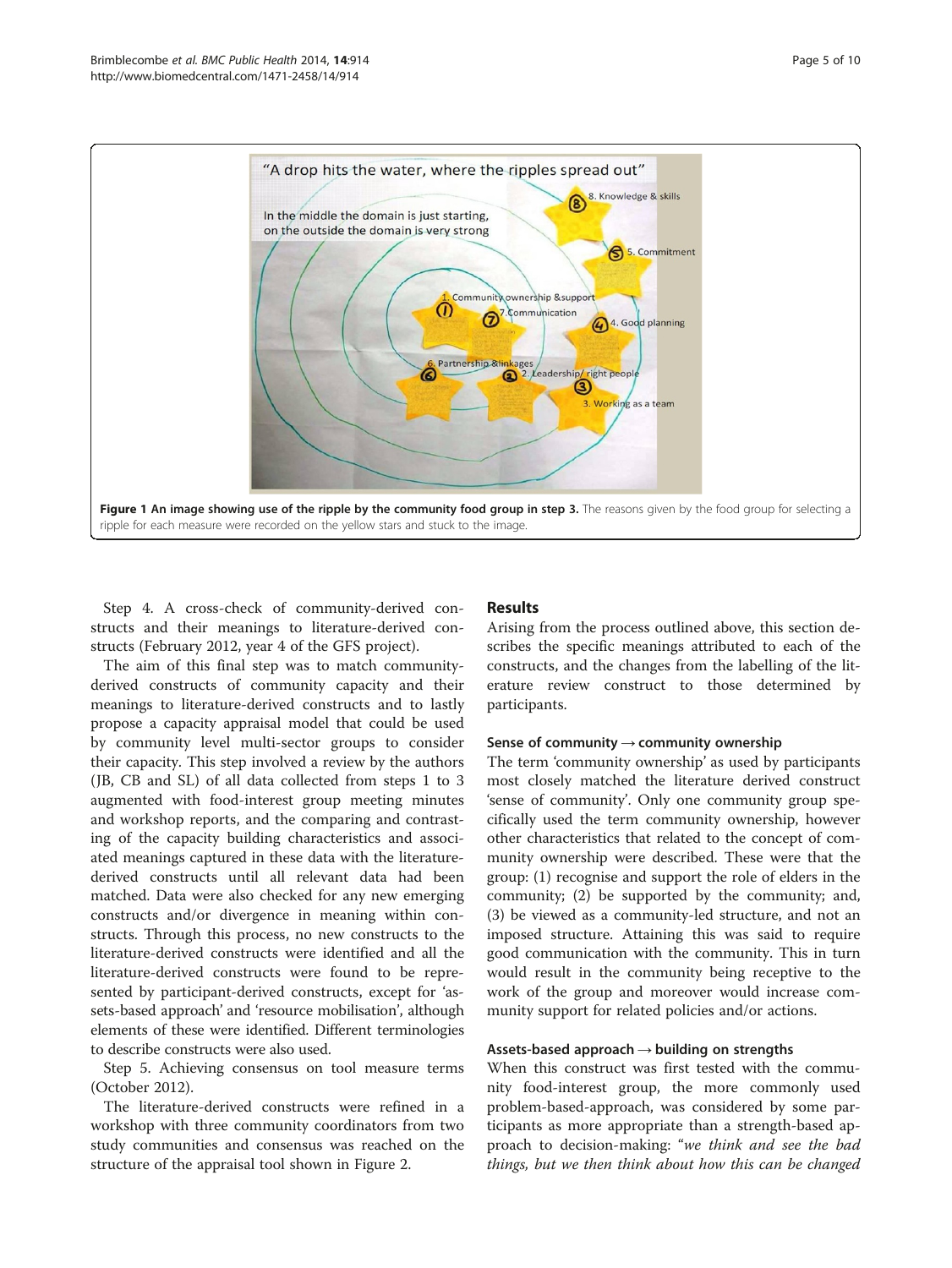<span id="page-5-0"></span>

to be a good thing". This construct was also not specifically identified by participants in step 2 however a number of references to the unique strengths of the community such as the tight social linkages in communities and the strength of people's cultural and historical knowledge of the community were identified from all available data reviewed in step 4. This construct was therefore retained in the proposed model.

#### Strong leadership- > strong leadership and voice

From the perspective of participants, strong leadership was dependent on "having the right people at the table" who represented the different family groups in the community and were able to advocate for community needs. Each of the four groups identified the ideal composition of a food-interest group and key partners in a similar way. Elders were central to leadership. Other leadership qualities sought were "strong voices in the community to lobby and advertise the needs of community", "influential people from the right organisations", "leaders interested in the community and supported by the people that have good knowledge of food and the community", "people with ideas", "people that could ask elders for advice", "people that are able to mobilise and bring people together", and "people representing different areas of the community as well as the disengaged". In contrast to the emphasis on the qualities of a leader in the literature, participants placed emphasis on collective leadership and community representation in leadership positions. All other constructs seemed to relate to this concept of "having the right people at the table".

## Participatory decision-making- > making decisions together

This construct was commonly referred to as working as a team. It was recognised that people often had different views and opinions and that in this diversity "people [needed to] feel happy to voice their point of view" and [to] "want to discuss their views". Participants also referred to the importance of seeking the involvement of higher-level community governance structures, including elders, in decision-making activity and formulating of plans. This aspect of "making decisions together" also featured in the characteristics ascribed to the community ownership construct.

## Partnerships and linking with others- > strong partnerships

From the perspective of participants an important feature of this construct again concerned the composition of the group and the ability of the different stakeholders involved to function as a team, in addition to being able to work effectively with other sectors and groups in the community.

## Learning opportunities and skills development- > opportunities for learning and skills development

This construct again centred on the composition of the group where the involvement of elders was considered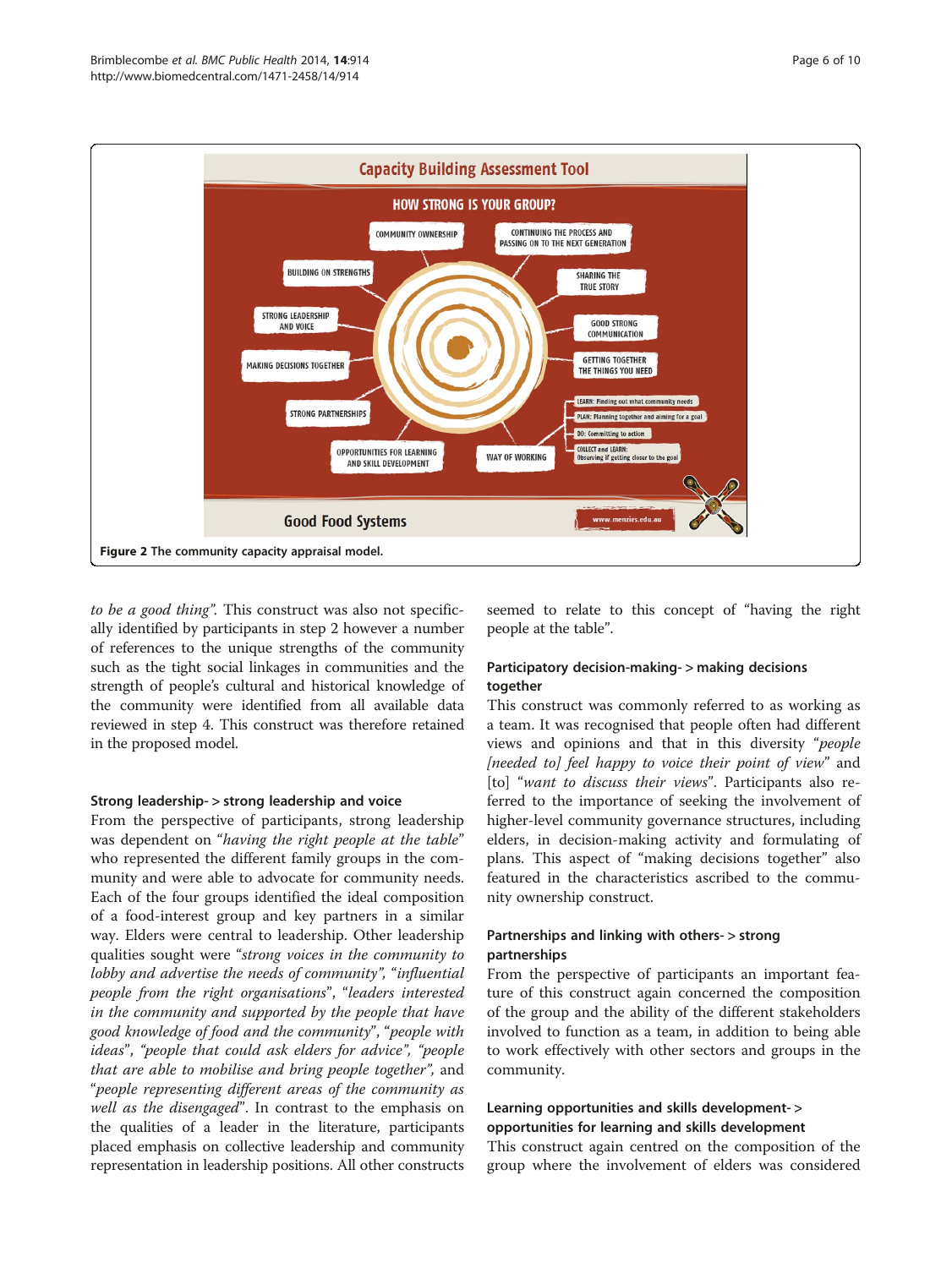key as well as the involvement of relevant others who would also provide the mix of expertise needed to support the group in: addressing the issue at hand, in attending to group processes such as running meetings and mobilising resources; and, in nurturing future leaders. Participants in two of the groups specifically referred to the importance of having people involved who had knowledge of the community, culture and traditional foods: "respecting and using knowledge of elders; they are the law for us – the carers, they are the teachers of the land" and "they are the professors". Two examples given of using cultural knowledge to strengthen the capacity of a food-interest group were: "making sure traditional foods are the first option" and "use of seasons in planning".

## Development pathway- > way of working

Having well developed plans in place that reflected the needs of the community and demonstrated commitment to these plans were two key aspects identified that related to this construct. Commitment to action was said by participants to be facilitated by people knowing their roles and responsibilities and was demonstrated through members taking accountability for actions, helping to attract members, attending meetings, and actively communicating with the community. It was considered important that members be seen as "action people" and "passionate about their community". A number of assessment, planning and monitoring functions were also identified that related to this construct, such as: "know[ledge of] the community's needs [through] use of surveys", "strong plans with actions", "people coming together to work together to achieve goals", "groups learning from each other", a "clear path" where "people know the goals" and where "leaders and groups [are] reflecting on the process and progress". These processes of a strong food-interest group making the sequence of a good way of working were later defined as 'finding out what the community needs', 'planning together and aiming for a goal', 'committing to action', and 'observing if getting closer to the goal'.

## Resource mobilisation- > getting together the things you need

This construct again related to "having the right people at the table" who could help mobilise resources and who had the skills to write grants and access funds.

## Communication and dissemination- > good communication and sharing the true story

All four groups in step 2 identified feeding back information and listening to community needs as key characteristics of a strong food-interest group. The purpose of communication was primarily to maintain good relationships across sectors and community groups. Sharing the true story was to ensure all "stakeholders were wellinformed", "that the elders had the true story", were "kept up-to-date", and "that everyone knows what's happening".

## Sustainability- > continuing the process and passing on to the next generation

This construct did not emerge as a characteristic of a strong food-interest group in step 2 however in workshop and meeting minutes and reports many references to the notion of sustainability were identified. The community co-ordinators elected to include this construct in the final model as they saw that an important aspect of community capacity was to continually reflect on efforts to "keep things going". A community co-ordinator explained: "We have been travelling along, if we stop now it will be like falling off a cliff, but if we can continue, it will give us the bridge to get to the other side and keep working. Without this bridge, this work just stops and we don't get to where we are going".

## **Discussion**

This study is important because it contributes to the very limited published literature on the way in which capacity appraisal models may need to be modified to suit different contexts. We found that the constructs commonly used to appraise community capacity development were well accepted by both Indigenous and non-Indigenous people involved in planning and service provision in four remote Indigenous Australian communities and could be used to identify areas in need of strengthening. The specifics of each construct however differed from those derived from the literature yet were similar across the four communities and had particular meaning for those involved. This finding strengthens the proposition of Labonte and Laverack [\[25](#page-9-0)] that there are key features of capacity development that are transferable across different communities but that differences in specifics are likely to be contingent on the social and cultural context of those involved [[25](#page-9-0)]. For example, we found that some elements commonly associated with the construct 'sense of community' in the literature [\[14](#page-9-0)], such as a feeling of belonging and a sense of caring and sharing among people in the community, were identified in this study, whereas recognising community history, culture, language, and issues of identity and place, also associated with sense of community in the literature [[26](#page-9-0)] were not explicitly stated by participants. This by no means infers that these elements are not important in the context of remote Indigenous Australia, but that in this study they were considered in a different way. In the four study-communities, Indigenous culture and languages predominate and elders are the custodians of these to ensure their survival. Indeed a central role was ascribed to elders in six of the 11 constructs in the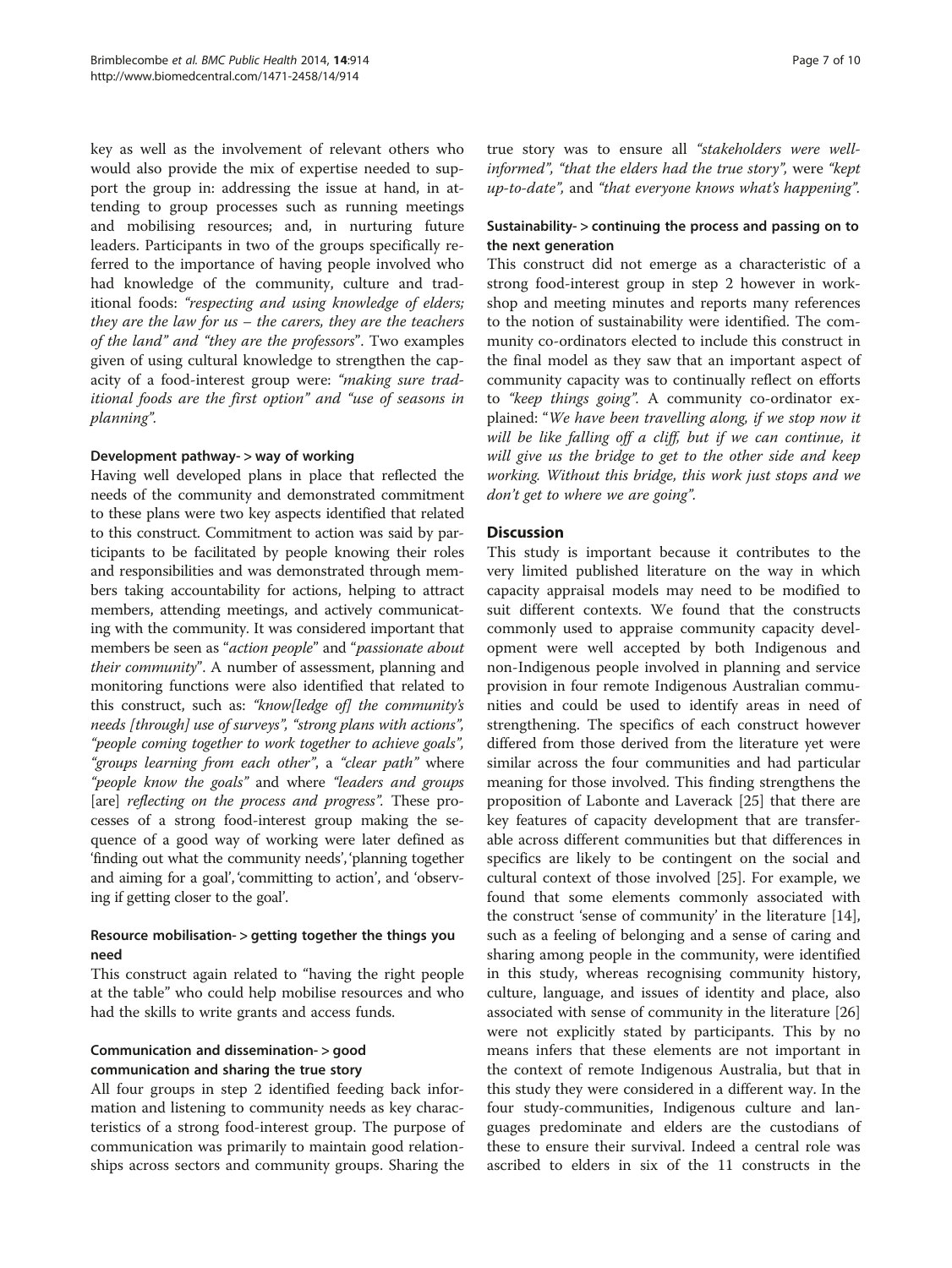proposed model thus ensuring the integrity and spirit of cultural values in the functions of the food-interest group and providing the path for success. The concept of community ownership as referred to by participants in itself in many ways related to embracing cultural values and identity and ensuring cultural safety to enable full participation of community members. These differences in specifics reinforce the importance of developing particular measures of success for each construct in consultation with the community to capture the uniqueness of each community and the relevant characteristics that are important to community capacity [[10\]](#page-9-0).

There are very complex rules around relationships in the Indigenous Australian context that determine processes of engagement, and relationships are prioritized and viewed as the cornerstone to working effectively as a collective. A common thread to each of the constructs was the relationships between the people involved both with each other and with the wider community. It was clear that participants recognized that improving food security and nutrition in the community required the involvement of different players representing both the community groups and community services. Who exactly these people should be was a focus of each of the four community food-interest groups and often a sticking point and seen as an obstacle to making headway when it was felt that the "right people" were not yet involved. Bound in the "who", are those who can provide the leadership, knowledge and know-how to support the group to realise its goals. This is synonymous with the view of Butterfoss ([\[9](#page-9-0)], p 328) that "the key asset of any coalition is its members, and the role of the coalition is to mobilise effectively members' commitment, talents, and assets to effect change" [[9](#page-9-0)]. Investing time in identifying the roles and responsibilities of the group, mapping these with key group members and how they relate among themselves, understanding the cultural governance structures of the community and keeping the rules of engagement transparent are likely to be paramount to forming a solid structure on which capacity can be further developed in the study context.

We also found that those constructs featuring strongly in other capacity development models in the literature [[21\]](#page-9-0) such as learning opportunities, skills development and resource mobilization were not prominent in this study. In contrast, the constructs receiving less emphasis in the literature such as community ownership, commitment to action, and communication were prominent in this study and together with leadership and strong voice, seemed to receive most attention when participants appraised their own community capacity. These constructs have previously been observed as important indicators of community capacity when used with other non-Western or marginalised populations [[10,27\]](#page-9-0).

Strategies identified to strengthen these focused on actively seeking the engagement of elders and the support of the community through home visits and making the actions of the group visible to the rest of the community. These strategies were similar to those reported by Laverack et al. when assessing capacity development with Indigenous people in Northern Queensland [\[19](#page-9-0)]. 'Buy-in' and support of communities seemed pivotal to the functioning of the food-interest groups. This focus may have also been indicative of the relatively early stage of establishment that defined each group [\[8](#page-9-0)] and the need to set the conditions to then be effective in achieving outcomes. Ongoing dialogue with the community and demonstration of activity seemed to be a pathway to gaining community ownership and support. This is particularly salient, as the emphasis we observed that food-interest groups placed on visible activities such as cooking demonstrations or campaign days, may have been more directed to achieving the interim step of community support and effective relationship building in the establishment stage of the food-interestgroup than in solely promoting healthy eating.

Chino et al. [\[26\]](#page-9-0) highlight that it is often wrongly assumed that members of Indigenous communities can immediately begin to resolve an issue, whereas in contrast these authors suggest robust attention needs to be paid to the processes required to build trust and achieve effective relationships and communication. However the reality is that often funding conditions and program timelines drive practices which tend to place more emphasis on achieving outcomes often to the neglect of relationship building [[28](#page-9-0)]. The Indigenous people participating in this study not only had to navigate the continually changing and sometimes unfamiliar terrain of Aboriginal-non-Aboriginal relationships, but also the cultural relationships that strictly prescribe processes of communication. Similarly the non-Aboriginal participants were often finding their way in unfamiliar territory. We found time and resources and an appreciation of the complexity of social and cultural relationships were needed to support this process [[26](#page-9-0)] and yet these processes in many instances are under-valued or have not been elucidated. The features of successful interventions in Aboriginal and Torres Strait Islander settings have involved local people, formed effective partnerships, trusting relationships and community support [[22](#page-9-0)]. A reorientation to approaches to food security in the remote Indigenous context where community capacity goals are considered in parallel with outcome goals, or at least as genuine incremental goals along the way, may well help to lay a more solid foundation for improved practice in service delivery and program sustainability [\[13\]](#page-9-0). In fact, provision of adequate time to allow for these basic foundations to be established might help to address the limited observable effects of projects and programs currently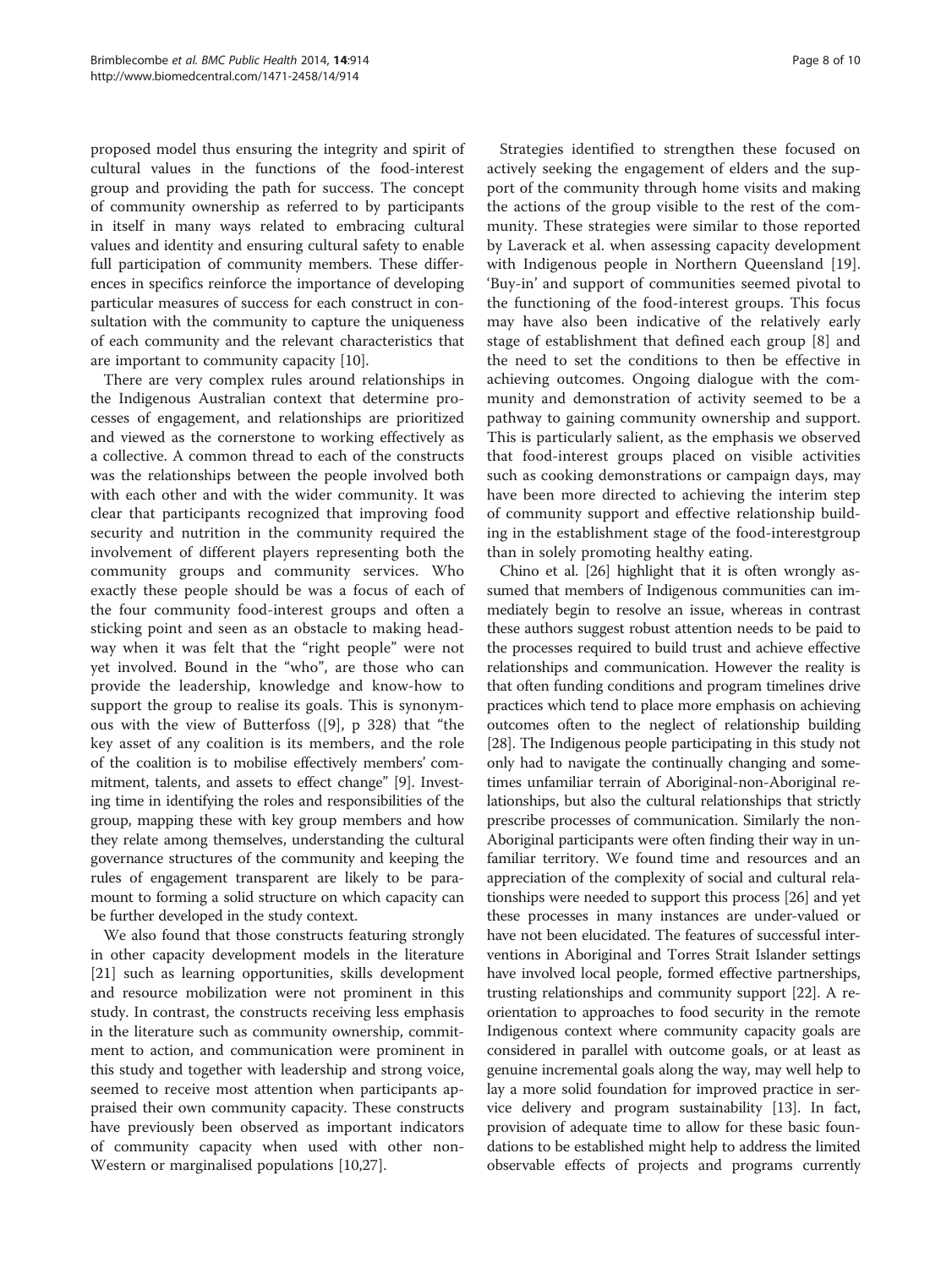experienced in remote Indigenous Australia. The community capacity appraisal model evolving from this study provides a process on how to approach this.

In this study we started with a set of literature-derived capacity development constructs and sought to assess the relevance and meaning of these from the perspectives and worldviews of community members in four Indigenous communities. This could be seen to be a limitation, since had we taken an entirely inductive approach to developing a set of constructs building on Indigenous 'ways of knowing', the model may have evolved differently but with less opportunity to compare with those developed elsewhere. Step 2 did however employ an inductive process of inquiry and through this process we found commonalities between participant-derived and literature-derived constructs. The shift from target to ripple is a clear example of needing to view the world from that of the people involved. The ripple concept that was identified by participants in this study is similar to the 'spider web' approach for visually presenting capacity development used in Nepal and other non-Western contexts [[16](#page-9-0),[17,29\]](#page-9-0). We found that the ripple scoring process stimulated rich dialogue around each construct. A strength of the subjective process we used in collectively appraising constructs is that it does not confine people's consideration of the construct and allows new perspectives to emerge. To reduce subjectivity in assessing community capacity, Laverack [[18](#page-9-0)] developed a process of ranking constructs [18]. As greater insight is acquired on the meaning of community capacity in the context of remote Indigenous Australia, a similar process to strengthen rigor in appraising capacity development over time, could be employed while maintaining scope for discussion and divergent views to be voiced.

At this stage, a clear limitation to assessing the relevance of literature derived constructs to a particular cultural and social context is that there is no internationally agreed set of components or standard definition of constructs from which to base an assessment, and this acts as a limit to subsequent comparison between contexts. At present, comparisons in construct characteristics across different cultural and social contexts therefore need to be made with caution as the meanings and specifics ascribed to the different constructs may differ particularly if developed in-situ.

There are other potential limitations to the proposed model from this study that could be addressed through further research. We developed this model with the involvement of four remote Indigenous communities and a diverse group of stakeholders with various roles in the food system that to some extent represents the diversity observed across communities. Community capacity however is a complex concept that has many dimensions and it is likely that we have not fully captured these – for example, the views of community capacity from the other

Indigenous group in Australia, Torres Strait Islander communities, have not been captured. We tested the appraisal process in-situ with a food-interest group that had been meeting at least every three months for nearly two years. Further testing with other community groups could provide insight into the relevance of different constructs at different stages of capacity development. Whether the model when operationalized to evaluate community capacity picks up on the most important aspects of community capacity pertinent to what is needed to support improvements in food security and nutrition needs to be tested. The robustness of the constructs over time to support capacity development also need testing in addition to the reliability of the ripple scoring process with involvement of different people in the food-interest group. This later point is particularly pertinent as the composition of the food-interest group, which we found to be relatively fluid, can easily change the power balance and impact on the active engagement of different people, and of Indigenous people particularly. Research is also warranted on the benefits of assessment of capacity building over the longterm and the extent to which capacity development can be associated with positive outcomes. Further research in the area of capacity development appraisal would benefit from researchers clearly stating the specifics of constructs used for each cultural and social group for which they have been adapted and applied.

## Conclusion

In conclusion, this study contributes to the relatively limited literature on appraisal of capacity development that has been undertaken with Indigenous communities. It suggests an approach for ascribing context specific meanings to a set of capacity development constructs. The embedding of reflection on the capacity development constructs proposed in our model, in the setting up and maintenance of multi-sector groups, and a particular emphasis on the building of relationships in the early stages of establishment rather than a sole focus on health-related outcomes, can be regarded as incremental process-type outcomes and consequently have potential to contribute to stronger results in the long run. Practically, the model could be used initially to support the establishment of a multi-sector group, for example, in terms of considering the composition of the group and the relationship of the group with the community, and then later to reflect on the functioning of the group in being able to effect change. The use of the ripple tool described in this study provides an effective visual tool for the group to reflect on and track its development over time. Although the appraisal of capacity takes time and resources, we believe it appears well worthwhile to enhance the strengthening of community capacity in order to tackle complex issues such as food security that require a multi-sector approach.